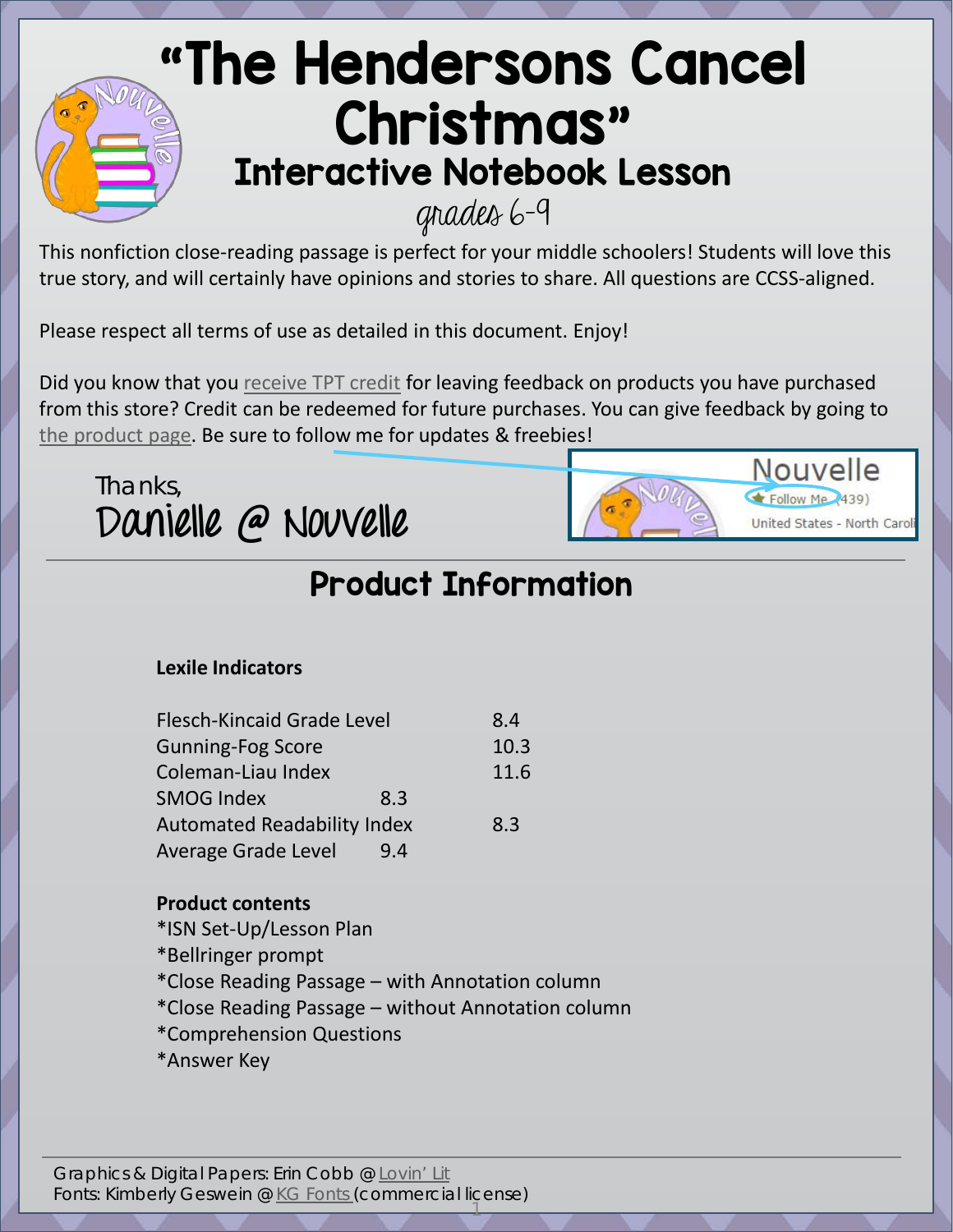#### The Layout: "The Hendersons Cancel Christmas"



"Cancel Christmas" - ISN © Danielle @ [Nouvelle](https://www.teacherspayteachers.com/Store/Nouvelle)